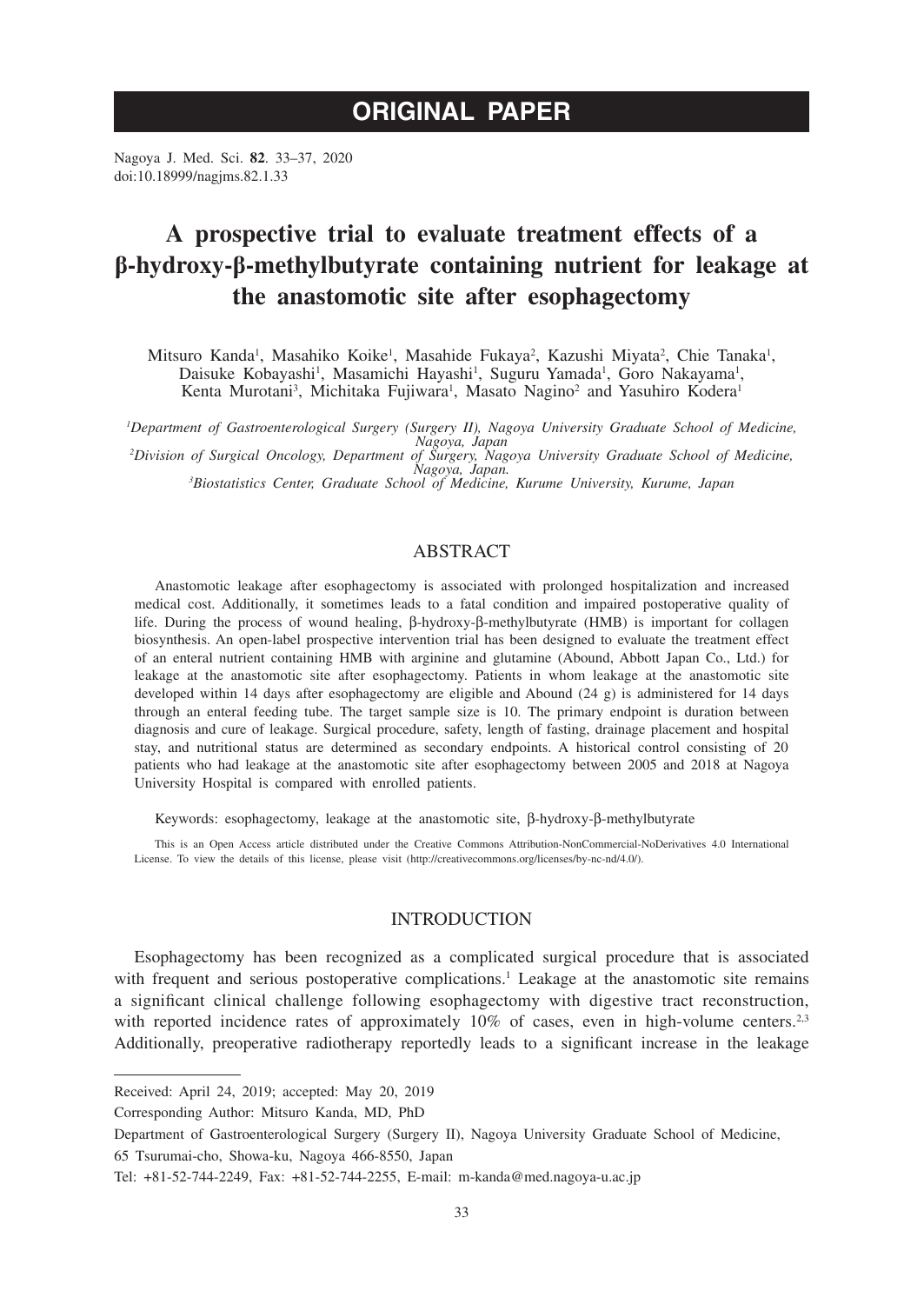at the anastomotic site.4,5 Besides medical cost burden increased by medical treatments and prolonged hospitalization, leakage at the anastomotic site is a major cause of mortality. Thus, it is an important challenge to enhance cure of leakage at the anastomotic site in the field of digestive surgery.<sup>6</sup>

Collagen biosynthesis is essential for the wound healing process.7 For accumulation of collagen at the wound, two dietary semi-essential amino acids, arginine and glutamine are absolutely necessary.<sup>8</sup>  $\beta$ -hydroxy- $\beta$ -methylbutyrate (HMB) is a metabolite of leucine and has been reported to enhance a deposition of collagen in the wound, inhibits muscle proteolysis, and accelerate synthesis of proteins via mTOR pathway.<sup>9</sup> Further, xhibits anti-inflammatory and anticatabolic effects of HMB may be associated with suppression of excessive inflammation at the wound.7 It has been demonstrated that enteral administration of nutrients containing HMB, arginine and glutamine were effective to treat patients with severe trauma and bedsores.10 In the field of digestive surgery, Okamoto et al reported that preoperative administration of arginine, glutamine, and HMB had no preventive effect on leakage at the anastomotic site after esophagectomy.<sup>11</sup> However, no evidence is available regarding its treatment effects on leakage at the anastomotic site after esophagectomy.

We herein introduce the study protocol of a prospective clinical trial to evaluate the treatment effect of a nutrient containing HMB, arginine and glutamine for patients who experience leakage at the anastomotic site after esophagectomy.

## **METHODS**

#### *Study design*

This trial has been designed as an open-label, single arm prospective study and fully conforms to the World Medical Association Declaration of Helsinki-Ethical Principles for Medical Research Involving Human Subjects ethical guidelines. The study protocol has been approved by the Nagoya University Certified Review Board (approval nummber N0003) and registered in the Japan Registry of Clinical Trials (jRCT) as jRCTs041190018 (https://jrct.niph.go.jp/).

#### *Eligibility and exclusion criteria*

Patients who met all the following criteria are eligible for this study: patients who underwent reconstruction of the digestive tract after esophagectomy for esophageal cancer and diagnosed as a leakage at the anastomotic site within 14 days after surgery, aged  $\geq 20$  years, Performance Status <2, and patients with an enteral nutrition tube. Key exclusion criteria include severe pneumonia, sepsis, patients who underwent or require a second surgery and leakage at closed stumps (e.g. jejunum and duodenum).

## *Treatment*

The nutritional components in a pack (24g, 79 kilocalories) of Abound (Abbott Japan Co., Ltd., Tokyo, Japan) are as follows: HMB 1.2 g, L-arginine 7 g, L-glutamine 7 g, carbohydrate 7.9 g, and calcium 300 mg.<sup>12</sup> A pack of Abound is diluted in  $240-360$  ml and administered for 14 days through an enteral feeding tube twice a day. Oral food intake, parenteral nutrition and other enteral nutrients are not prescribed. The criteria for cure of leakage are as follows: no fistula detected in contrast inspections from drainage tubes or digestive tract, and no abscess detected using a CT scan (Figure 1).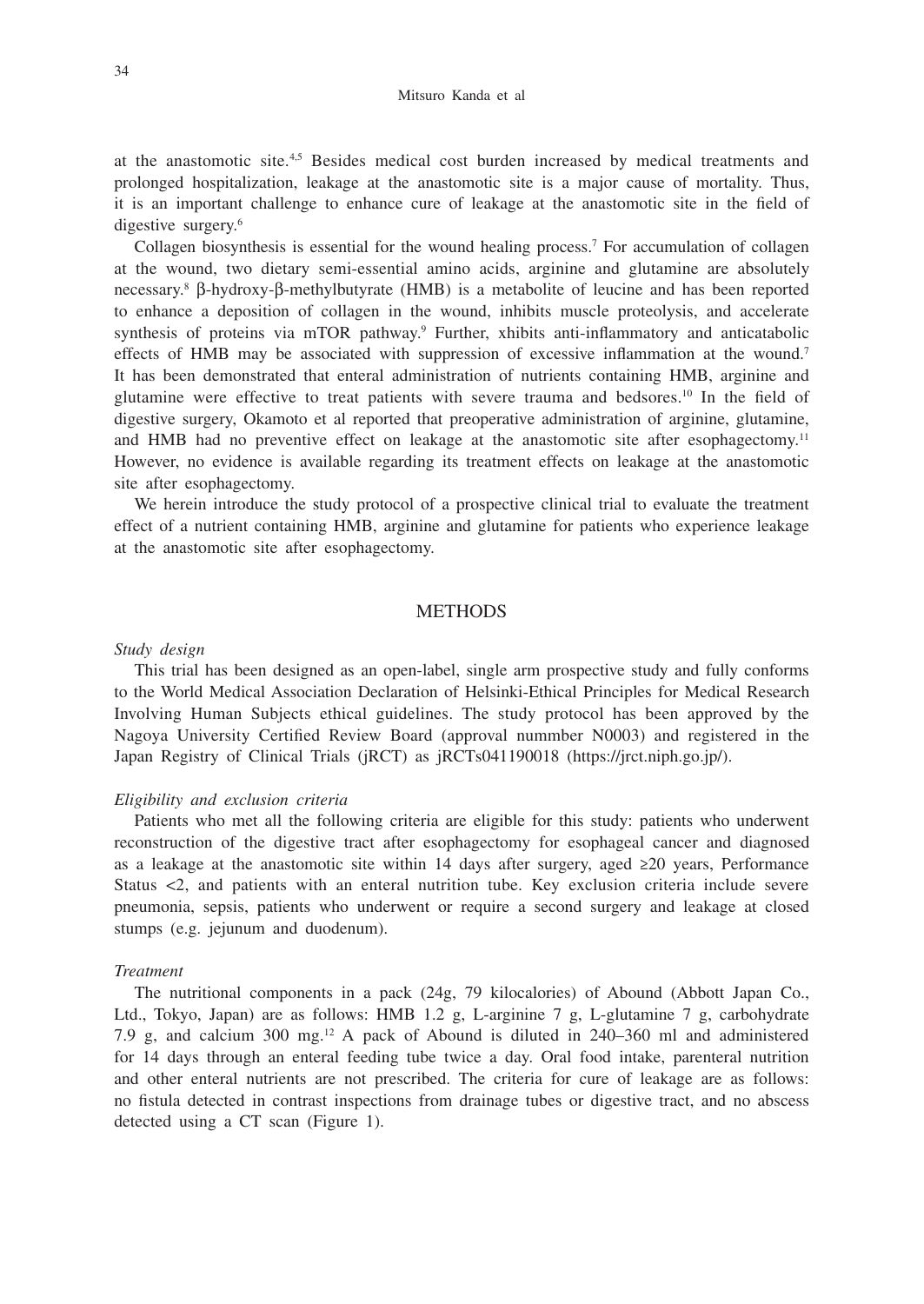

**Fig. 1** A flow-chart of treatment

#### *Investigation items*

Following data are collected from medical records: age, sex, height, body weight, performance status, intraoperative findings, perioperative clinical course, blood data, pathological findings and imaging data.

#### *Historical controls and study endpoints*

Twenty patients were selected as historical controls (Table 1). All 20 patients met the eligibility criteria and underwent esophagectomy between 2005 and 2018. The primary endpoint of this trial is duration between diagnosis and cure of leakage at the anastomotic site. Surgical procedure, safety, length of fasting, drainage placement and hospital stay, and nutritional status are analyzed as the secondary endpoints.

#### *Estimation of a target sample size*

In the historical controls, the mean length of time from diagnosis to cure of leakage at the anastomotic site was  $31.7 \pm 23.3$  (standard deviation: SD) days. From a previous study, patients treated by preoperative Abound and had leakage at the anastomotic site after esophagectomy spent 13.5  $\pm$  14.3 (SD) days for treatment of leakage.<sup>11</sup> Considering this data, the threshold and expected duration between diagnosis and cure of leakage were determined 31.7 days and 13.5 days, respectively. To achieve a power of  $90\%$  and  $\alpha$ -error at 0.05 (one-sided significance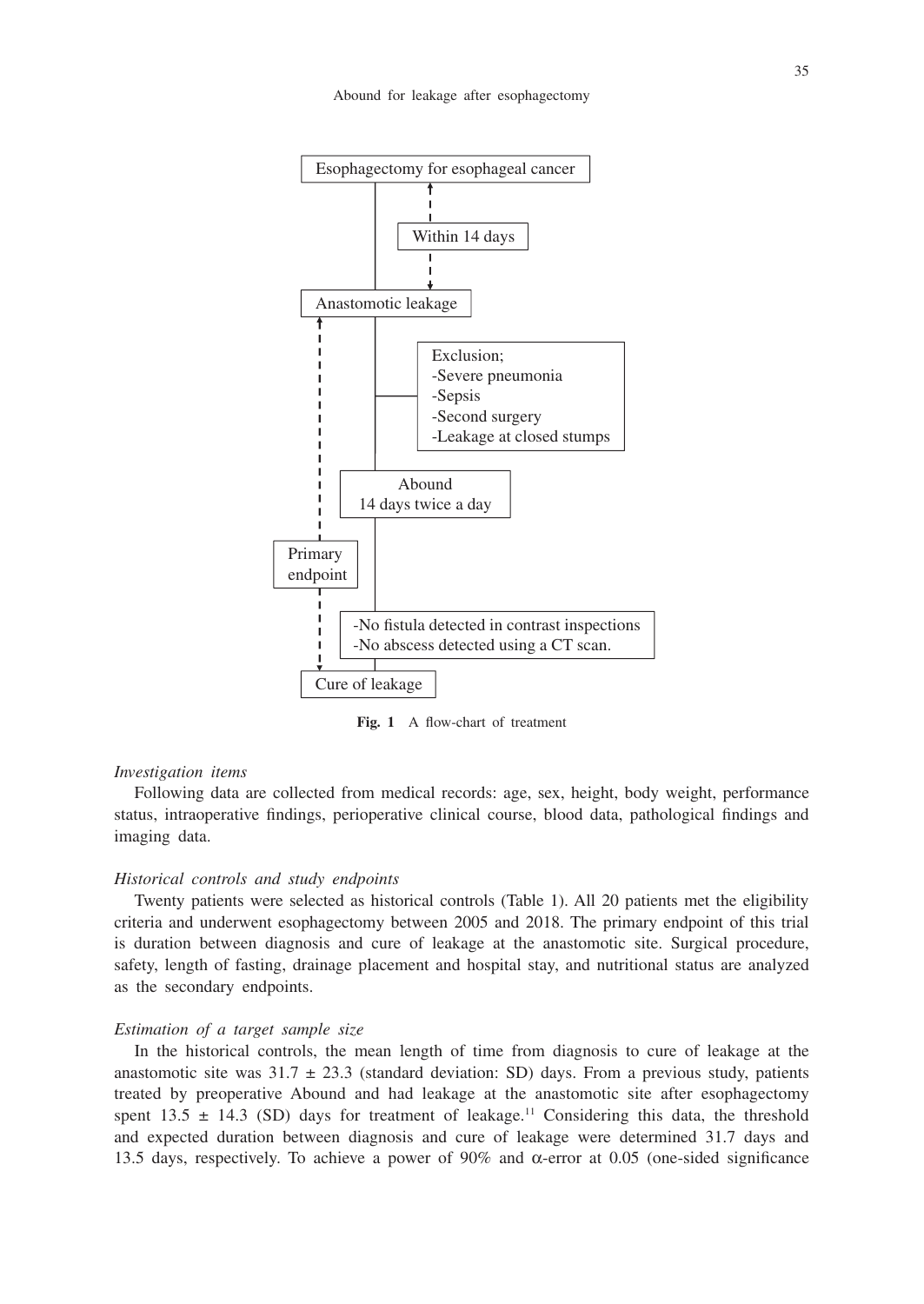#### Mitsuro Kanda et al

| <b>Variables</b>                                                 |                 |
|------------------------------------------------------------------|-----------------|
| Age, median (range)                                              | $66(48-83)$     |
| Sex (male/female)                                                | 19/1            |
| Preoperative body mass index, mean $\pm$ SD                      | $21.0 \pm 4.0$  |
| Neoadjuvant treatment $(\%)$                                     | 9 $(45%)$       |
| Number of field dissected                                        |                 |
| 2-field dissection                                               | 7               |
| 3-field dissection                                               | 13              |
| Operative time (min), mean $\pm$ SD                              | $565 \pm 146$   |
| Intraoperative blood loss (ml), median (range)                   | 418 (31–1478)   |
| Length of treatment of anastomotic leakage (days), mean $\pm$ SD | $31.7 \pm 23.3$ |

**Table 1** Clinical characteristics of the historical controls (n=20)

SD, standard deviation.

level of 95%), seven patients would be required. Considering some possible dropouts, we set the sample size at 10.

## *Statistical analysis*

The Fisher's exact test is used to compare categorical variables between enrolled patients and historical controls. The Mann-Whitney test is employed to compare continuous variables. Adjustment with a multivariable analysis is planned. Statistical analysis of the data was performed using JMP13 software (SAS Institute, Inc., Cary, NC). A statistically significant difference is indicated by  $P < 0.05$ .

### DISCUSSION

Leakage at the anastomotic site after esophagectomy has a certain persistence.<sup>3,13</sup> The standard treatment of leakage at the anastomotic site consists of control of local infection, appropriate drainage, and digestive tract decompression. Surgeons have experienced cases with persistent leakage because of impaired wound healing even when treated properly. This condition always impede social rehabilitation of patients and intensify the medical cost burden.14 Moreover, aggravating leakage at the anastomotic site may result in an increased risk of fatal status, for example empyema formation and sepsis.4 If an effective tool of nutritional support is proposed by this clinical trial, it provides significant benefits in patient management and medical costs by a shortening treatment period of leakage at the anastomotic site after esophagectomy.

## ACKNOWLEDGMENTS

Masahide Fukaya, Kazushi Miyata, Chie Tanaka, Daisuke Kobayashi and Michitaka Fujiwara contribute to collection of clinical data. Masahiko Koike and Mitsuro Kanda designed the study. Kenta Murotani contributes to all statistical analyses. Masamichi Hayashi, Suguru Yamada and Goro Nakayama revised the manuscript. Yasuhiro Kodera and Masato Nagino supervised the project.